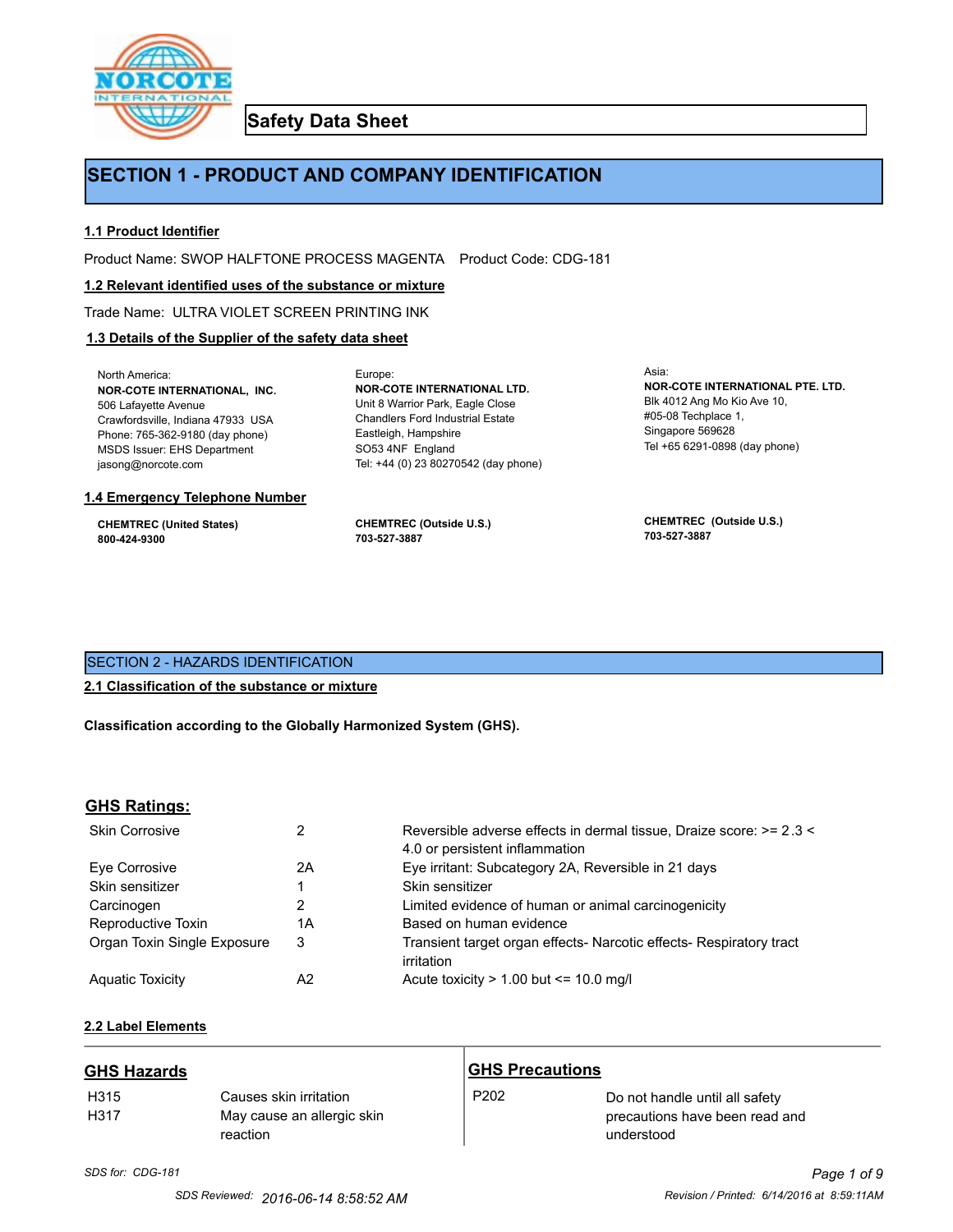| H319 | Causes serious eye irritation               | P <sub>261</sub> | Avoid breathing                                                      |
|------|---------------------------------------------|------------------|----------------------------------------------------------------------|
| H335 | May cause respiratory irritation            |                  | dust/fume/gas/mist/vapours/spray                                     |
| H336 | May cause drowsiness or                     | P273             | Avoid release to the environment                                     |
|      | dizziness                                   | P <sub>280</sub> | Wear protective gloves/protective                                    |
| H351 | Suspected of causing cancer                 |                  | clothing/eye protection/face protection                              |
| H360 | May damage fertility or the<br>unborn child | P362             | Take off contaminated clothing and<br>wash before reuse              |
| H401 | Toxic to aquatic life                       | P302+P352        | IF ON SKIN: Wash with soap and water                                 |
|      |                                             | P304+P340        | IF INHALED: Remove victim to fresh air                               |
|      |                                             |                  | and keep at rest in a position                                       |
|      |                                             |                  | comfortable for breathing                                            |
|      |                                             | P305+P351+P33    | IF IN EYES: Rinse continuously with                                  |
|      |                                             | 8                | water for several minutes. Remove                                    |
|      |                                             |                  | contact lenses if present and easy to                                |
|      |                                             |                  | do - continue rinsing                                                |
|      |                                             | P308+P313        | IF exposed or concerned: Get medical                                 |
|      |                                             |                  | advice/attention                                                     |
|      |                                             | P333+P313        | If skin irritation or a rash occurs: Get<br>medical advice/attention |

#### **Danger**



**EMERGENCY OVERVIEW:** Product is a liquid with mild acrylic odor that may be harmful if inhaled or swallowed. Product may cause serious damage to eyes, allergic skin reactions and irritation to respiratory system. Avoid breathing vapors. Avoid spillage to sewers or waterways.

#### **ROUTES OF ENTRY:** Dermal, Inhalation, Ingestion

**ACUTE HEALTH EFFECTS:** Irritant to skin, eyes and respiratory tract. Effects may be delayed for several hours. None Known

**Skin Contact:** Potential irritant and can cause allergic skin reaction. Repeated or prolonged contact may cause sensitization.

**Eye Contact:** Liquid, vapors, or mists may cause eye irritation. Protect eyes from repeated or prolonged contact.

**Ingestion:** May be harmful if swallowed. Gastrointestinal tract irritation may result.

**Inhalation:** May be harmful if inhaled. May cause irritation to upper respiratory tract upon prolonged or repeated inhalation.

# **Effects of Overexposure**

# **MEDICAL CONDITIONS AGGRAVATED BY EXPOSURE:** Repeated and prolonged overexposure may increase the potential for adverse health effects.

**CHRONIC HEALTH EFFECTS:** No additional information

# SECTION 3 - COMPOSITION / INFORMATION ON INGREDIENTS

#### **3.2 Mixtures**

\*Note: The exact concentrations of the below listed chemicals are being withheld as a trade secret

| <b>Chemical Name</b>              | <b>Percent</b><br>Weiaht | CAS#         | EC No.    | Classification (GHS)      |
|-----------------------------------|--------------------------|--------------|-----------|---------------------------|
| Tripropylene glycol<br>diacrylate | 15.00 - 10.00 %          | l 42978-66-5 | 256-032-2 | H315, H319,<br>H317, H335 |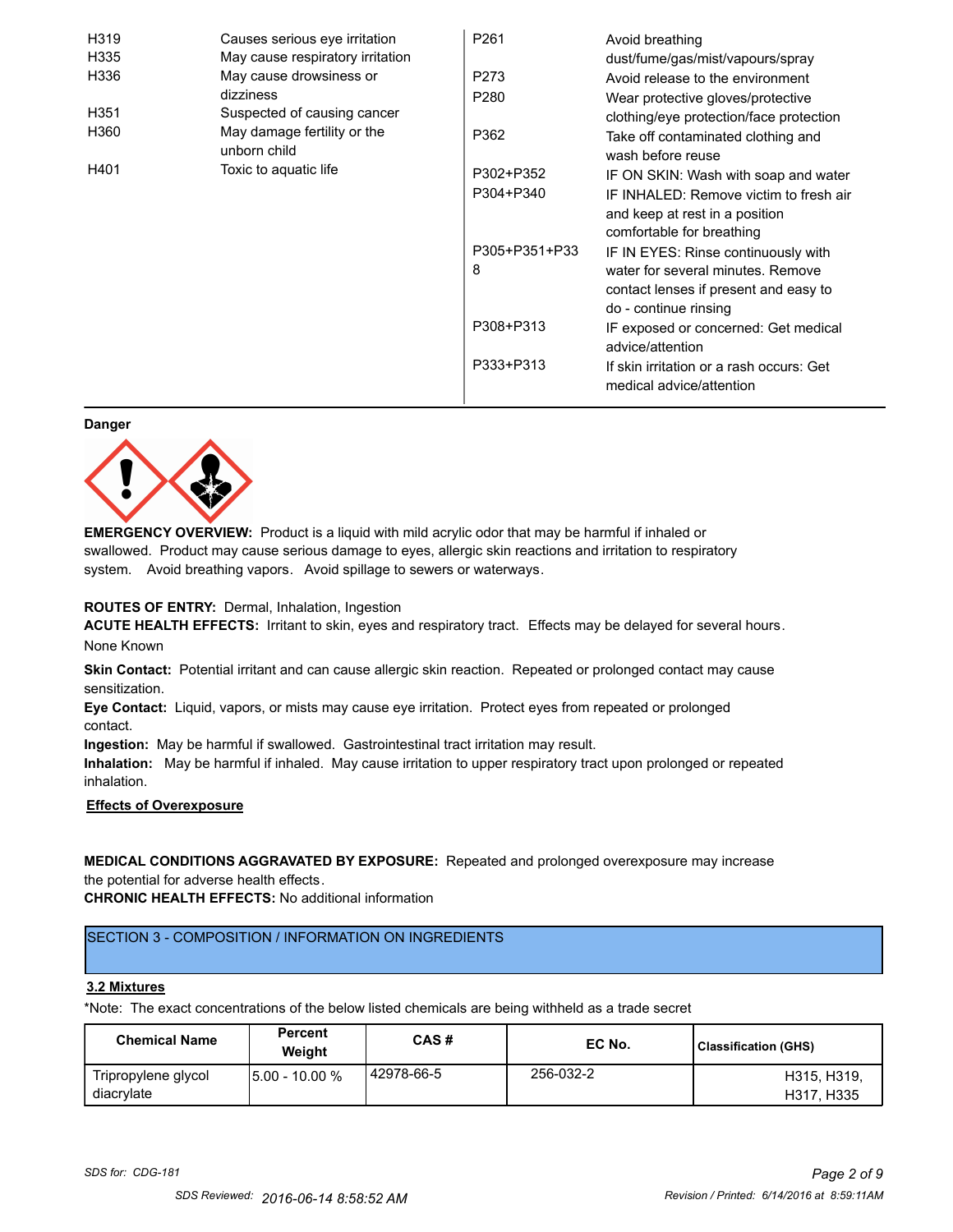| 1,6-Hexanediol      | 5.00 - 10.00 %   | 13048-33-4 | 235-921-9 | H315, H319,      |
|---------------------|------------------|------------|-----------|------------------|
| diacrylate          |                  |            |           | H317, H400       |
| 1-Propanone, 2-     | 1.00 - 5.00 %    | 7473-98-5  |           | H302             |
| hydroxy-2-methyl-1- |                  |            |           |                  |
| phenyl-             |                  |            |           |                  |
| Methanone, (1-      | 1.00 - 5.00 %    | 947-19-3   |           | H <sub>303</sub> |
| hydroxycyclohexyl)  |                  |            |           |                  |
| phenyl-             |                  |            |           |                  |
| Diphenyl-2,4,6-     | $10.10 - 1.00 %$ | 75980-60-8 |           | H361             |
| trimethylbenzoyl    |                  |            |           |                  |
| phosphine oxide     |                  |            |           |                  |
| Benzophenone        | $10.10 - 1.00 %$ | 119-61-9   |           |                  |

# SECTION 4 - FIRST AID MEASURES

# **4.1 Description of first aid measures**

**INHALATION:** Move subject to fresh air and keep warm. If subject is not breathing, administer artificial respiration. If breathing is difficult, have qualified personnel administer oxygen and get medical attention .

**EYE CONTACT:** Flush the eye and under lids with warm water for 15 minutes. Remove any contact lenses during the flushing. Get immediate medical attention if symptoms persist.

**SKIN CONTACT:** Remove and isolate contaminated clothing and shoes. Remove excess material from skin with clean cloth. Flush skin with running lukewarm water. Wash affected areas using mild soap.

**INGESTION:** If appreciable quantities are swallowed, seek immediate medical attention. Do NOT induce vomiting. Never give anything by mouth to an unconscious person.

# SECTION 5 - FIRE FIGHTING MEASURES

#### **5.1 Extinguising Media**

Evacuate area of all non-emergency personell. Firefighters must wear full emergency equipment with self contained breathing apparatus. At elevated temperatures hazardous polymerization may occur causing container rupture and in extreme cases, explosion. Fight fires from upwind and cool intact containers with water spray or stream at maximum range.

# Flash Point: 100 C (212 F)

**FLAMMABLE/EXPLOSIVE LIMITS (Volume % in air):** Not established **EXTINGUISHING METHOD:** Water fog, carbon dioxide (CO2) or dry chemical

#### **5.2 Special Hazards arising from the substance or mixture:**

Thermal decomposition can lead to release of irritating gases and vapors

#### **5.3 Advice for firefighters**

#### **Protective Equipment:**

Wear full emergency equipment with selfcontained breathing apparatus . Refer to Section 8

#### **5.4 Additional Information**

 Heating causes a rise in pressue, risk of bursting and combustion Shut off sources of ignition Carbon monoxide and carbon dioxide may form upon combustion

#### **OSHA CLASSIFICATION:** Class IIIB Combustible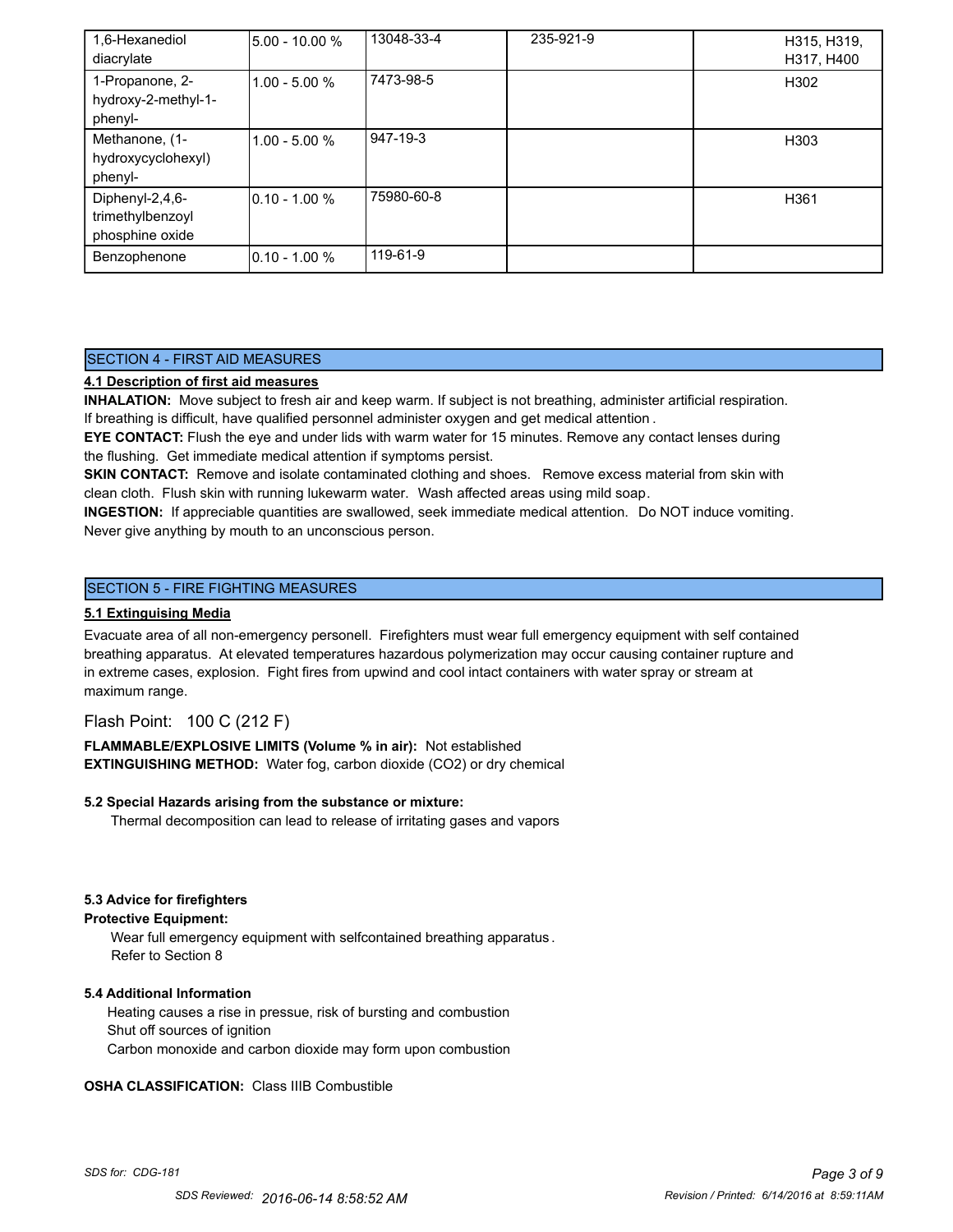## SECTION 6 - ACCIDENTAL RELEASE MEASURES

#### **6.1 Personal precautions, protective equipment and emergency procedures**

Remove all sources of ignition and ventilate area. Avoid skin and eye contact. Use respiratory protection.

#### **6.2 Environmental precautions**

Avoid release to the environment. Local authorities should be advised if significant spillages cannot be contained

#### **6.3 Methods and materials for containment and cleaning up**

 Absorb with inert materials such as dry clay or sand and place in closed container for disposal as solid waste in accordance with all applicable regulations.

### SECTION 7 - HANDLING AND STORAGE

### **7.1 Precautions for safe handling**

Avoid any unnecessary contact. Use protective clothing specified in Section 8.

#### **7.2 Conditions for safe storage, including and incompatibilities**

Store away from heat and sunlight to prevent spontaneous polymerization. Store below 90° F (32° C). Protect containers from physical damage. Storage of containers should conform to flammable and combustible liquid regulations.

#### **SECTION 8 - EXPOSURE CONTROLS / PERSONAL PROTECTION**

#### **8.1 Control parameters**

#### **Exposure Limits:** Not established for mixture

| Chemical Name / CAS No.                                              | <b>OSHA Exposure Limits</b> | <b>ACGIH Exposure Limits</b> | <b>Other Exposure Limits</b> |
|----------------------------------------------------------------------|-----------------------------|------------------------------|------------------------------|
| Tripropylene glycol<br>diacrylate<br>42978-66-5                      |                             |                              |                              |
| 1,6-Hexanediol diacrylate<br>13048-33-4                              |                             |                              |                              |
| 1-Propanone, 2-hydroxy-2-<br>methyl-1-phenyl-<br>7473-98-5           |                             |                              |                              |
| Methanone, (1-<br>hydroxycyclohexyl)phenyl-<br>947-19-3              |                             |                              |                              |
| Diphenyl-2,4,6-<br>trimethylbenzoyl phosphine<br>oxide<br>75980-60-8 |                             |                              |                              |
| Benzophenone<br>119-61-9                                             |                             |                              |                              |

#### **8.2 Exposure Controls**

**VENTILATION:** Provide natural or mechanical ventilation to minimize exposure. If practical, use local mechanical exhaust ventilation at sources of air contamination.

**EYE PROTECTION:** Use splash-proof safety goggles or safety glasses that are ANSI approved to prevent eye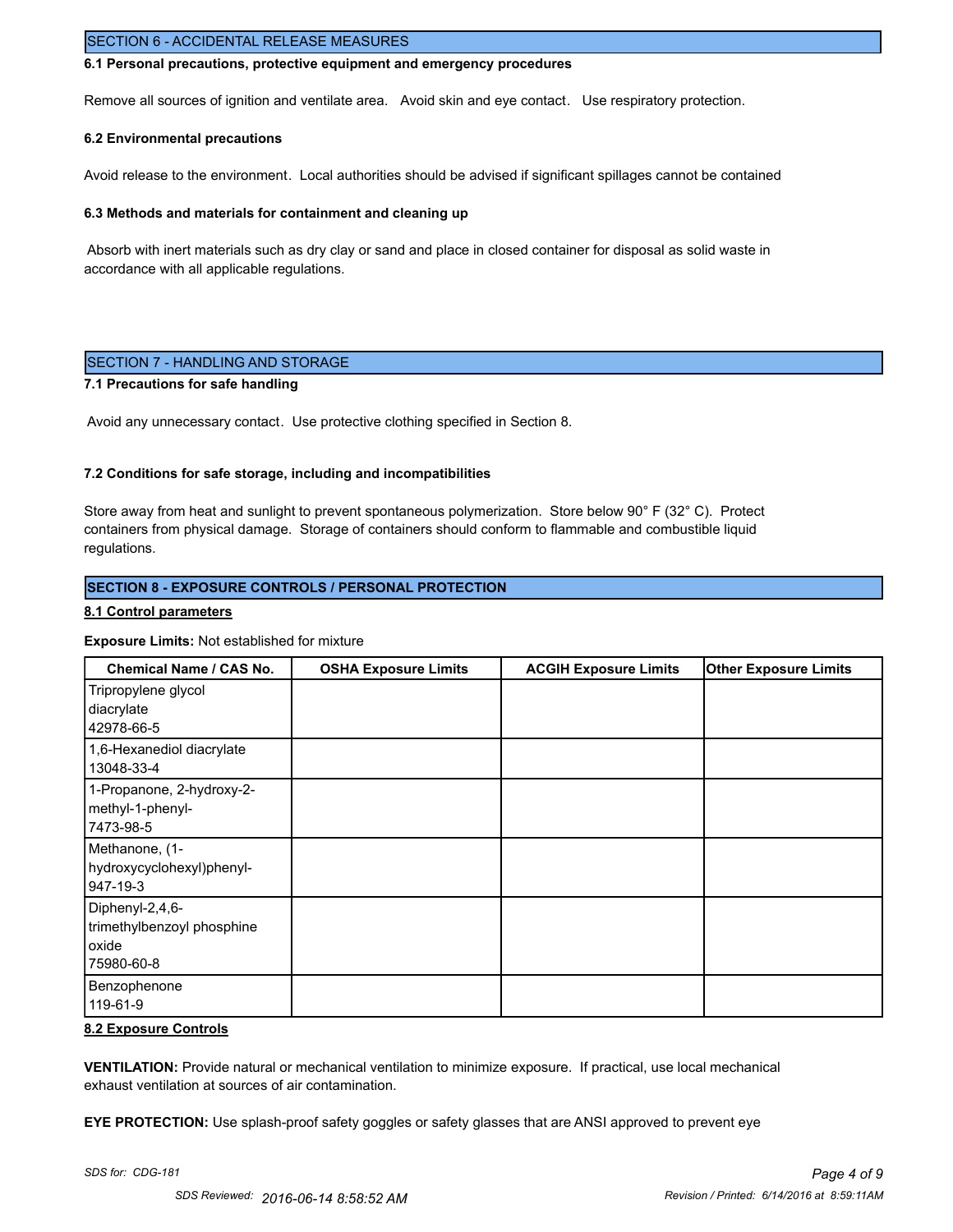contact. Eyewash availability is also recommended.

**HAND PROTECTION:** Use nitrile, butyl or other gloves that are resistant to chemicals in Section 2. Replace immediately if punctured or torn or when a change of appearance (color, elasticity, shape) occurs . A minimum of 0.45mm thick gloves for long duration exposure (up to 4 hours) or mechanical handling activities; single use, disposable gloves for short duration exposures not exceeding 30 minutes or where splashes are likely, are recommended.

**RESPIRATORY PROTECTION:** Use of NIOSH/MSHA approved respirators is recommended where exposure limits may be exceeded. Consult the respirator manufacturer for appropriate type and application. **SKIN PROTECTION:** Protective or disposable outer clothing is recommended.

**Environmental Exposure Controls:** Avoid release to the environment. The product should not be allowed to enter drains, water courses or the soil.

| <b>SECTION 9 - PHYSICAL AND CHEMICAL PROPERTIES</b><br>9.1 Information on basic physical and chemical properties |                                |                                  |                  |
|------------------------------------------------------------------------------------------------------------------|--------------------------------|----------------------------------|------------------|
|                                                                                                                  |                                |                                  |                  |
| Vapor Pressure:                                                                                                  | Not Established                | <b>Vapor Density:</b>            | Heavier than Air |
| pH:                                                                                                              | Not Established                | Formula KG / Gal                 | 4.31             |
| <b>Melting Point:</b>                                                                                            | Not Available                  | <b>Freezing Point:</b>           | Not Available    |
| Solubility:                                                                                                      | Not Soluble in Water           | <b>Boiling Range:</b>            | Not Available    |
| <b>Flash Point:</b>                                                                                              | See section 5.1                | <b>Evaporation Rate:</b>         | $<$ 1            |
| Flammability:                                                                                                    | See Section 5.4                | <b>Explosive Limits:</b>         | See Section 5.4  |
| Viscosity:                                                                                                       | See Certificate of<br>Analysis | <b>Specific Gravity (SG)</b>     | 1.139            |
| Grams VOC less water:                                                                                            | $1\%$                          | <b>Partition Coefficient</b>     | Not Available    |
| <b>Auto-Ignition Temperature</b>                                                                                 | Not Available                  | <b>Decomposition Temperature</b> | Not Available    |

# **SECTION 10 - REACTIVITY / STABILITY HAZARD DATA**

# **10.1 Reactivity**

None known

#### **10.2 Chemical Stability**

This material is stable under recommended storage and handling conditions.

#### **10.3 Possibility of hazardous reaction**

Under certain conditions (excess temperatures and contamination) hazardous polymerization may occur. Avoid high temperature and contamination with foreign materials.

#### **10.4 CONDITIONS TO AVOID:**

Excessive heat, ignition sources and contamination with dirt and other foreign materials.

#### **10.5 Incompatible Materials:**

Avoid contamination or inappropriate mixing with strong oxidizing agents, peroxides, strongly caustic materials and metal corrosion products including rust. Do not expose to UV light during storage.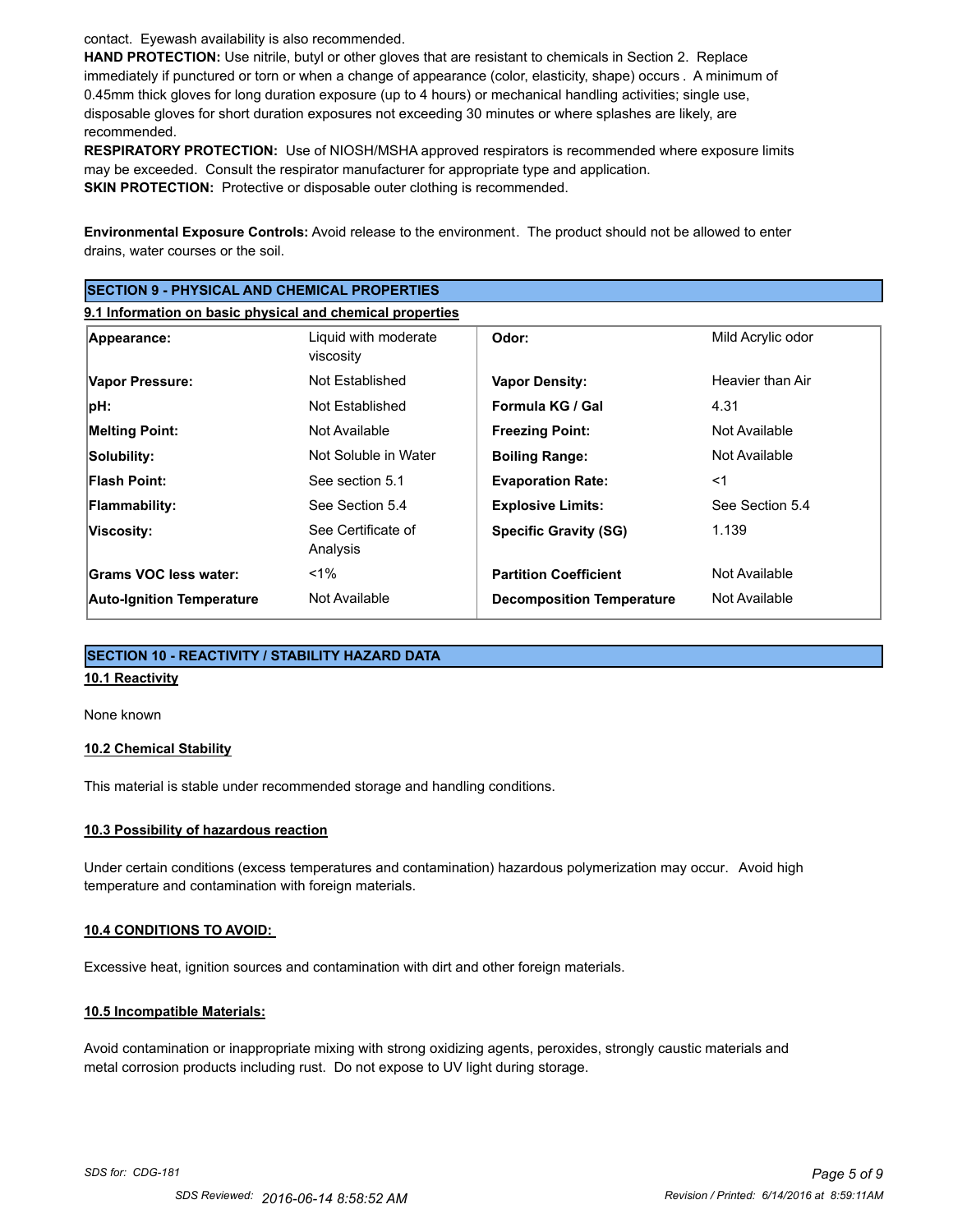#### **10.6 Hazardous decomposition products**

Thermal oxidation or pyrolysis (as in fire) may yield carbon dioxide, carbon monoxide and volatile organic fragments which are flammable, irritating or toxic.

#### Hazardous polymerization will not occur.

#### **SECTION 11 - TOXICOLOGICAL INFORMATION**

| <b>Component Toxicity:</b>                                                           |                                                                                     |  |
|--------------------------------------------------------------------------------------|-------------------------------------------------------------------------------------|--|
| <b>Component Description</b><br>Oral, Dermal, Inhalation<br><b>Toxicity</b>          | Ecotoxocity:                                                                        |  |
| Tripropylene glycol diacrylate<br>Oral:3,000.00 mg/kg (Rat)                          | 48 Hr EC50 Daphnia magna: 88.7 mg/L<br>72 Hr EC50 Desmodesmus subspicatus: >28 mg/L |  |
| 1,6-Hexanediol diacrylate<br>Oral:5.00 g/kg (Rat)<br>Dermal: 3,600.00 µL/kg (Rabbit) | N/A                                                                                 |  |
| 1-Propanone, 2-hydroxy-2-methyl-1-phenyl-                                            | N/A                                                                                 |  |
| Methanone, (1-hydroxycyclohexyl)phenyl-                                              | N/A                                                                                 |  |
| Diphenyl-2,4,6-trimethylbenzoyl phosphine<br>loxide                                  | N/A                                                                                 |  |
| Benzophenone<br>Dermal: 3,535.00 mg/kg (Rabbit)                                      | 96 Hr LC50 Pimephales promelas: 13.2 - 15.3 mg/L [flow-through]                     |  |

**TOXICOLOGICAL DATA:** Slightly Toxic by injestion. Prolonged or repeated exposure may result in sensitization. **LC50** - No additional information

**LD50** - No additional information **MUTAGENICITY:** No additional information **REPRODUCTIVE EFFECTS:** No additional information **CARCINOGENICITY:**

Benzophenone: IARC: Possible human carcinogen OSHA: listed

Carcinogenicity:

#### **SECTION 12 - ECOLOGICAL INFORMATION**

#### **12.1 Toxicity**

No determination has been made on ecological impact. However, it is recommended to prevent contamination of the environment with this product, i.e. soil, landfills, drains, sewers, surface waters, etc.

#### **12.2 Persistence and degradability**

No determination has been made on ecological impact. however, it is highly recommended to prevent contamination of the environment with this product, i.e. soil, landfills, drains, sewers, surface waters, etc

#### **12.3 Bioaccumulative potential**

No determination has been made on ecological impact. However, it is highly recommended to prevent contamination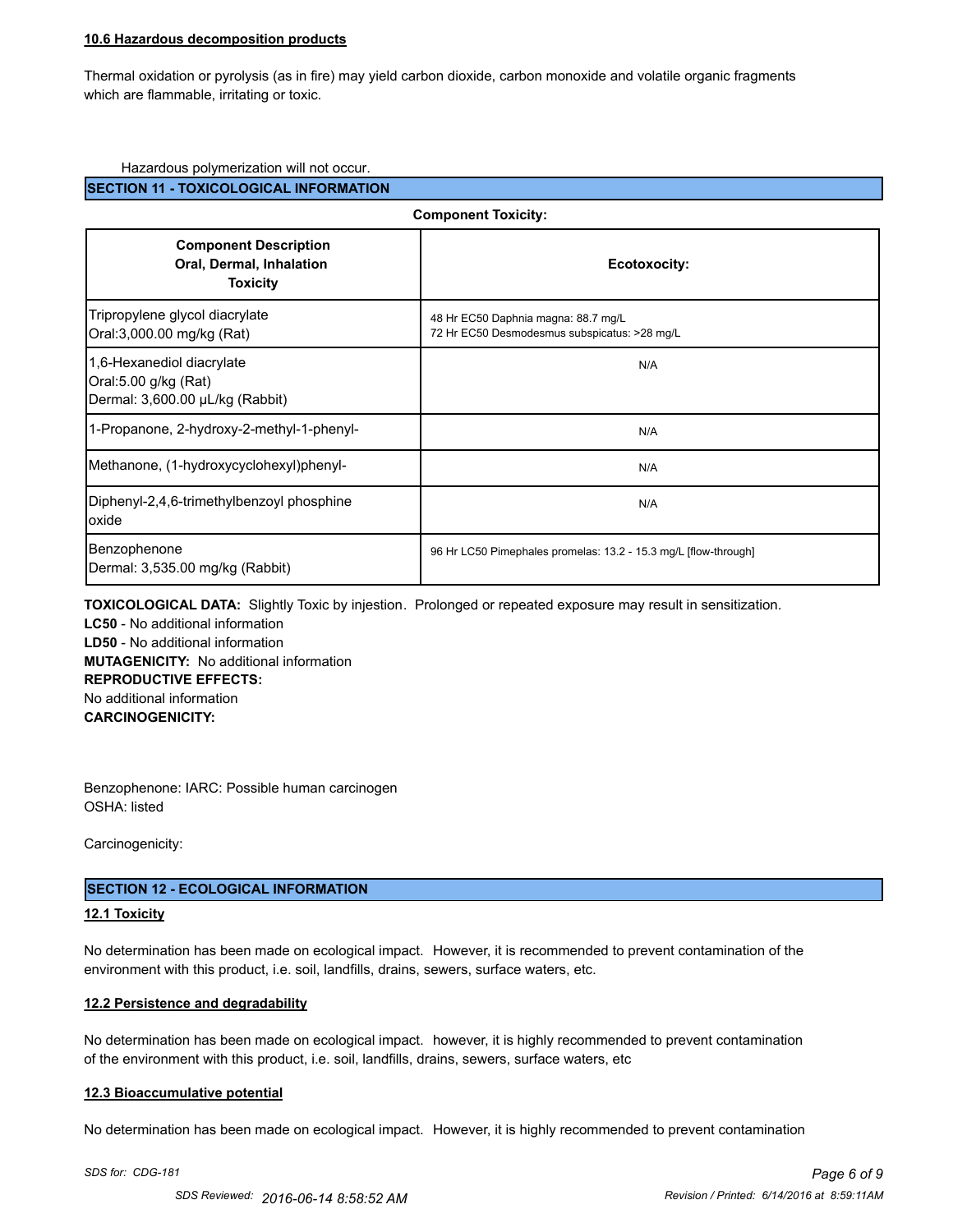of the environment with this product, i.e. soil, landfills, drains, sewers, surface waters, etc.

#### **12.4 mobility in soil**

No determination has been made on ecological impact. However, it is highly recommended to prevent contamination of the environment with this product, e.i. soil, landfille, drains, sewers, surface waters, etc.

#### **SECTION 13 - DISPOSAL CONSIDERATIONS**

#### **13.1 Waste Water methods**

If material becomes a waste, it does not meet the criteria of a hazardous waste as defined under the Resource Conservation and Recovery Act (RCRA) 40 CFR 261 as supplied. Dispose of this material in accordance with all applicable federal, state, provincial, and local laws and regulations.

### **SECTION 14 - TRANSPORTATION INFORMATION**

Transport this product in accordance with all applicable laws and regulations . This product, as supplied, is not regulated nor classified as a hazardous material/dangerous good by United States Department of Transportation (DOT), the International Civil Aviation Organization (ICAO), the International Maritime Organization (IMO), the Canadian Transportation of Dangerous Goods Act (TDG), or the International Air Transport Association (IATA) .

#### **14.1 UN Number:** Not Applicable

**14.2 UN Proper Shipping Name:** Not Applicable

**14.3 Transport Hazard Class:** Not Applicable **DOT (49 CFR)/IATA/IMDG Hazard Class:** Not Applicable

 **14.4 Packing Group:** Not Applicable

#### **SECTION 15 - REGULATORY INFORMATION**

**15.1 Safety, Health and Environmental regulations / legislation specific for the substance or mixture**

This safety data sheet has been formatted to the best of our ability in accordance to Directive 67/548/EEC or Directive 1999/45EC, American National Standards Institute (ANSI) and contains hazard criteria and all information required by the Canadian Controlled Products Regulation (CPR) in regard to this product.

**Clean Air Act - Ozone Depleting Substances (ODS):** This product and its components do not contain Ozone Depleting Substances.

**Canadian Inventory Status:** Components of this product are currently listed on the Canadian Domestic Substance List (DSL) or the Canadian Non-Domestic Substance List (NDSL).

**Coalition of Northeastern Governors (CONEG):** This product meets the requirements of CONEG pertaining to heavy metals total content of no more than 100 PPM. No heavy metals are added as a part of the formulation, but raw materials may contain residual parts per million as naturally occurring elements.

**European Inventory Status:** Components of this product are listed on the European Inventory of Existing Commercial Substances (EINECS), the European List of Notified Chemical Substances (ELINCS), or are exempt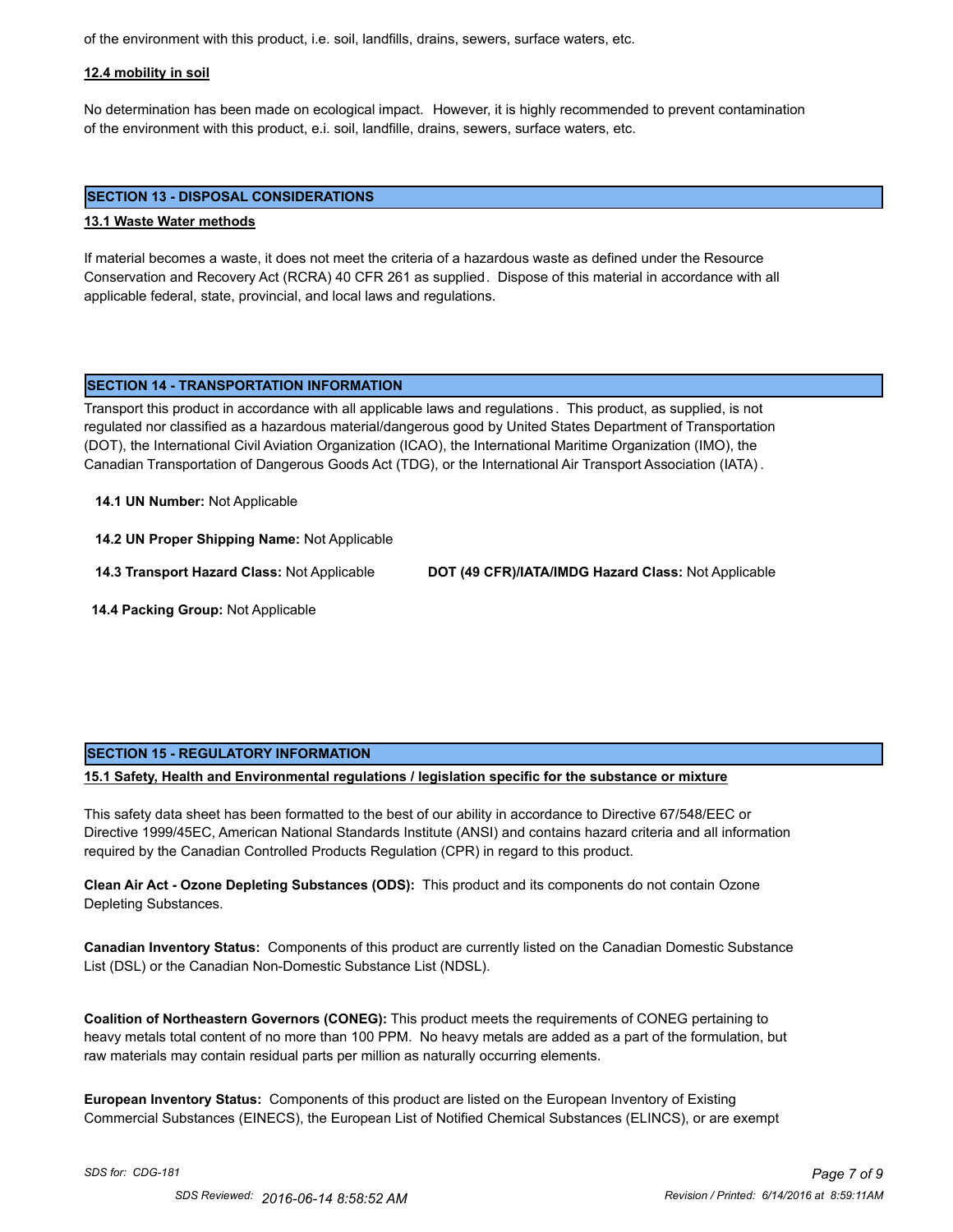from being listed.

**Food and Drug Administration (FDA) Food Packaging Status:** Components of this product have not been cleared by FDA for use in food packaging and/or other applications as an indirect food additive .

**European Union Directive 2011/65/EC Restriction of Hazardous Substances (RoHS):** This product is in compliance with the requirements of the RoHS2 Directive.

#### **California Proposition 65 RTK:**

The following components of this mixture are listed under California Proposition 65:

Benzophenone 119-61-9 0.1 to 1.0 % Carcinogen

If CAS numbers 13463-67-7 and/or 1333-86-4 are listed they are not supplied in respirable form.

**REACH** : This product is compliant with the registration of the REACH Regulation (EC) No. 1907/2006 as all its components are either excluded, exempt and/or preregistered.

The following Substances of Very High Concern are present (updated December 17, 2015 to review for the 168 SVHC)

- None

- None

**Superfund Amendments and Reauthorization Act of 1986 (SARA) Title III: Section 302:**

- None

#### **Superfund Amendments and Reauthorization Act of 1986 (SARA) Title III: SARA 313:**

 This product contains the following components that are regulated under the Toxic Chemical Release Reporting requirements 40 CFR 372:

- None

**Global Inventories:** The components of these products are listed in the following or exempt from listing:

Europe (EINECS): Yes USA (TSCA): Yes Canada (DSL): Yes Japan (ENCS): Yes Philippines (PICCS): Yes China (IECSC): Yes Australia (AICS): Yes Korea (KECI): Yes New Zealand (NZloC): Yes Taiwan (ECSI): Yes

#### **SECTION 16 - OTHER INFORMATION**

**Hazardous Material Information System (HMIS) National Fire Protection Association (NFPA)**